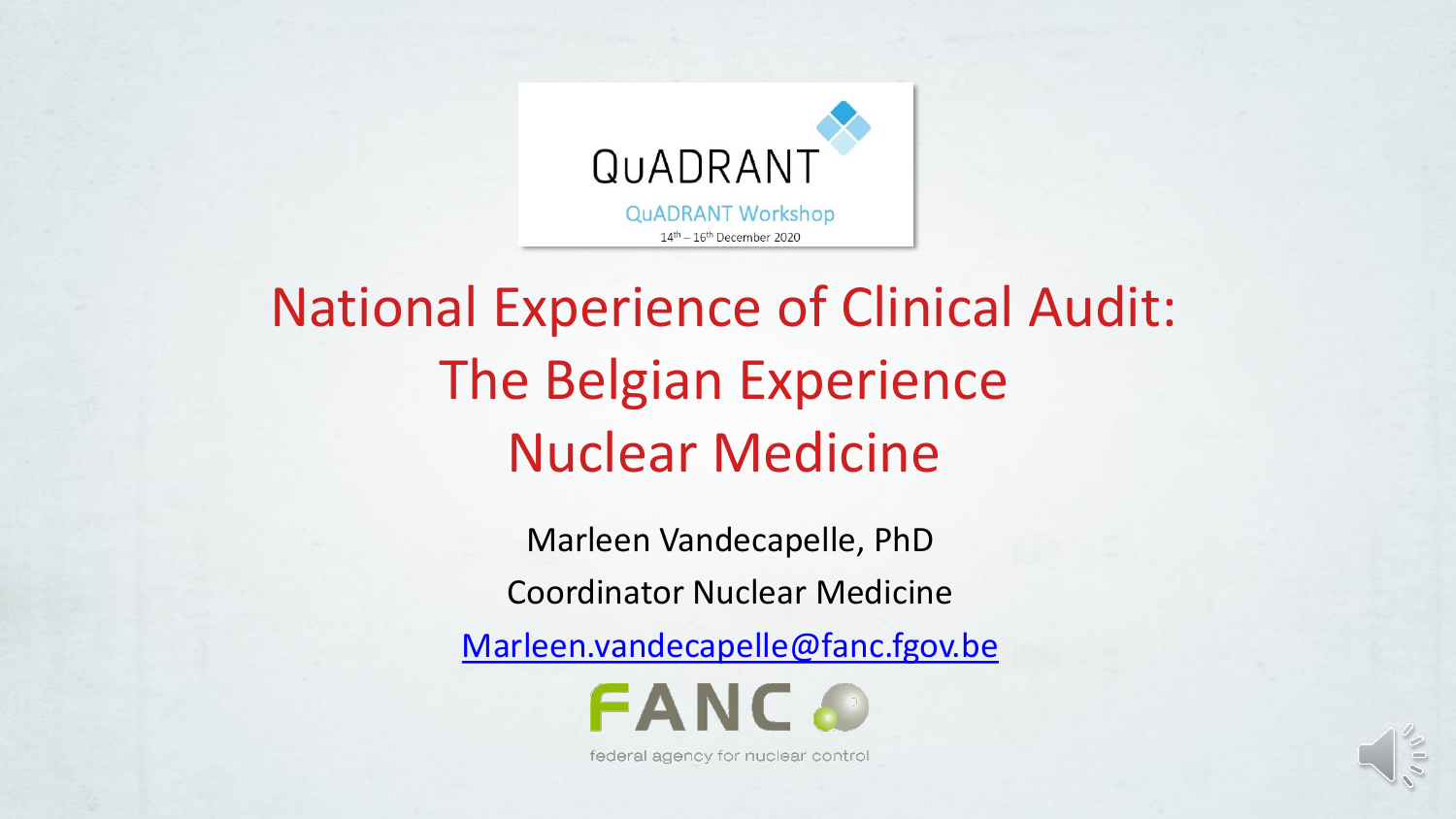## (Inter)national initiatives

2001 2002 2003 2004 2005 2006 2007 2008 2009 2010 2010 2011 2012 2013 2014 2015 2016 2017 2018 2019 2020 2021



Legislation 2001:

"*Clinical audits shall be performed*…" (but no details on who and how)

Sufficient guidance to determine modalities for clinical audits in Nuclear Medicine in Belgium

BELMIP B-QUAADRILL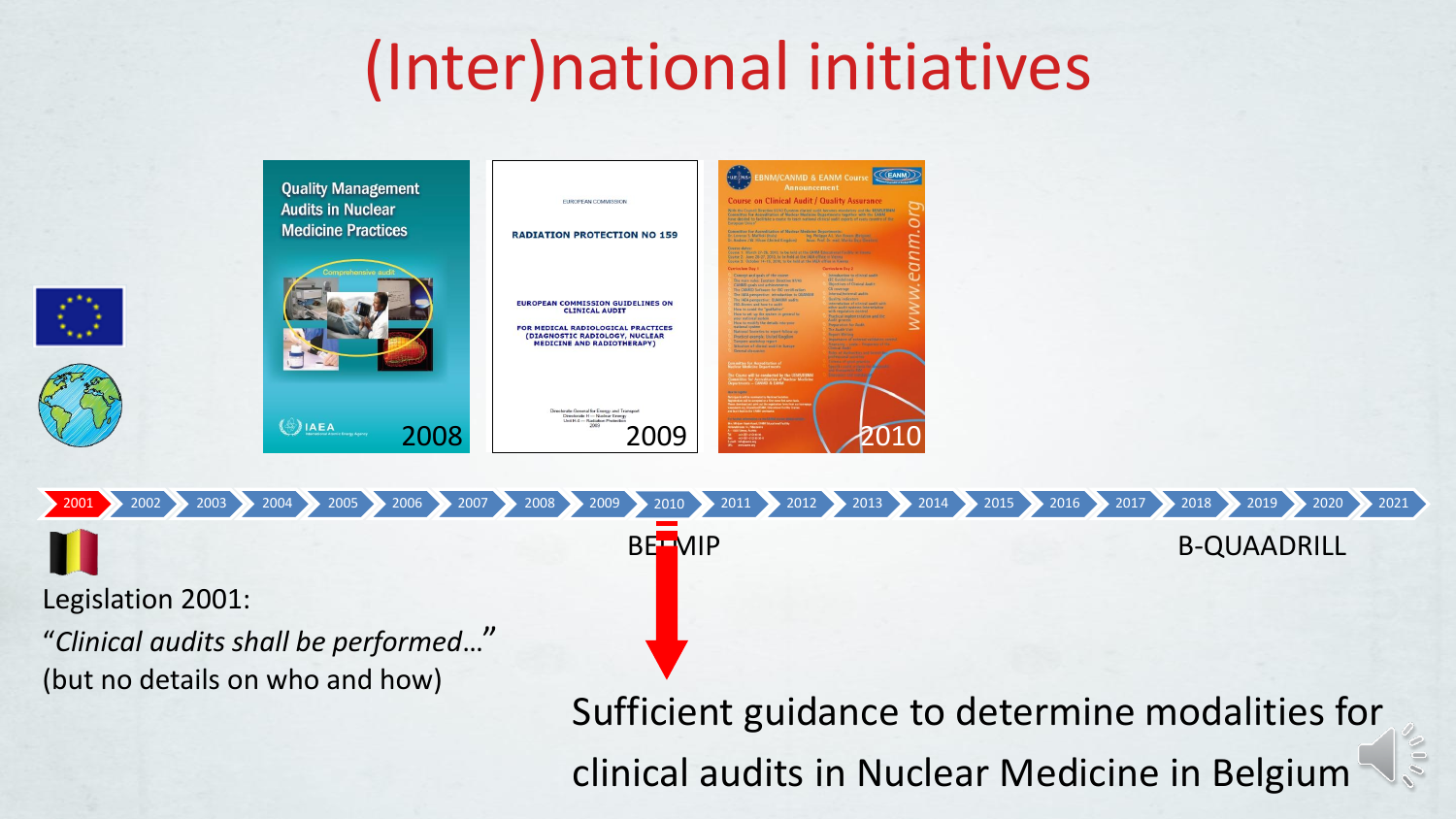## Belgian initiative 2010

- Stakeholder meetings by FANC:
	- Active participation and support of:
		- FPS for Public Health
		- Medicines Agency
		- Reimbursement Agency
		- BelNuc (Belgian Society for NM)
		- Several individual stakeholders

Results:

- Clinical audits based on QUANUM (2008)
- Different phases and timing agreed



**Quality Management Audits in Nuclear Medicine Practices** 



 $\langle \circ \rangle$  IAEA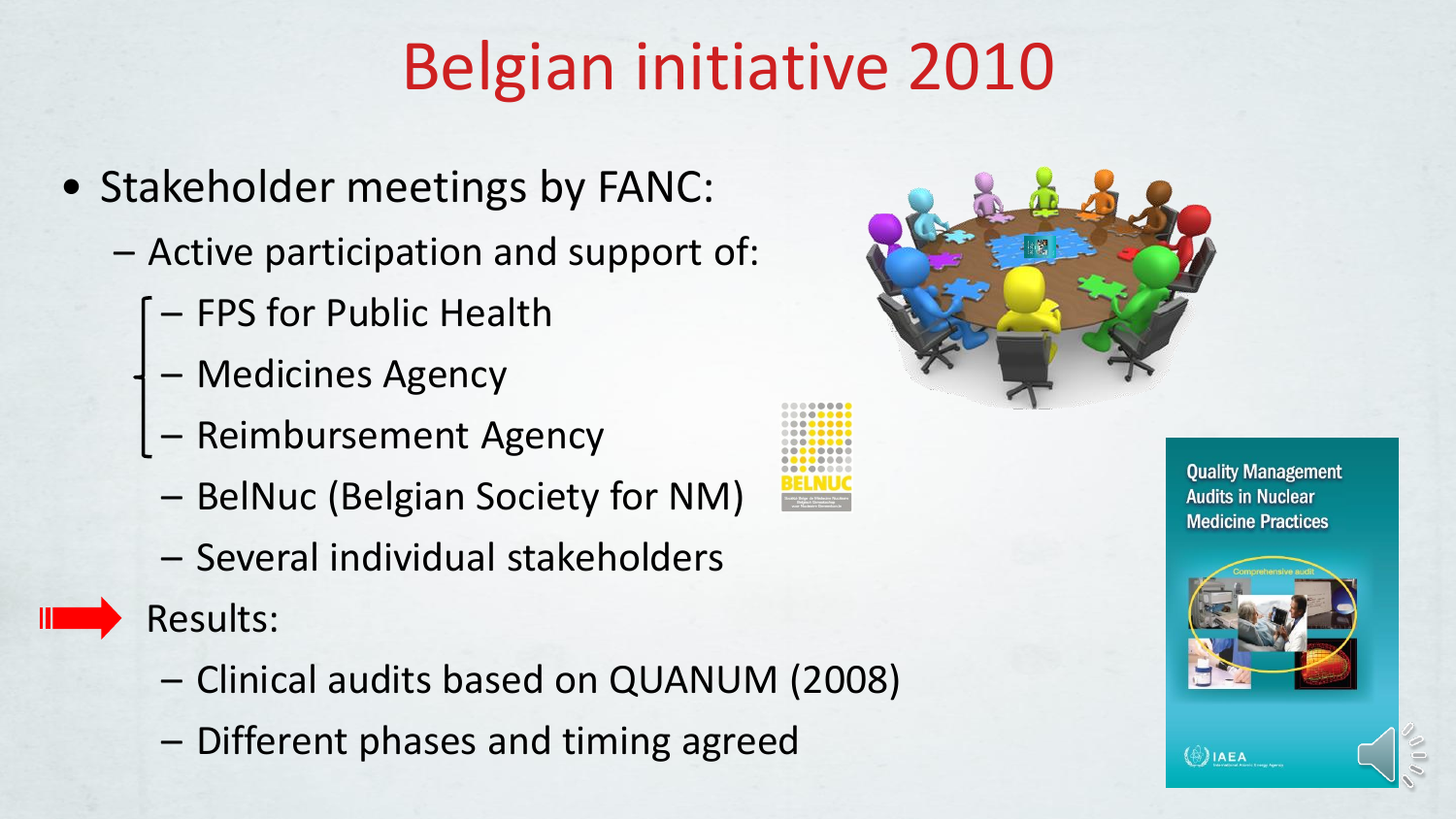## Belgian initiative 2010

|                       | <b>Different phases</b>        |                                                                              |                                               |  |  |  |
|-----------------------|--------------------------------|------------------------------------------------------------------------------|-----------------------------------------------|--|--|--|
|                       | Self-assessment                | <b>External clinical audit</b>                                               |                                               |  |  |  |
| Level                 | Department                     | Hospital                                                                     | <b>Nationwide</b>                             |  |  |  |
| Who carries out?      | Personnel of the<br>department | <b>Auditors from other</b><br>departments within the<br>hospital/institution | Auditors from other<br>hospitals/institutions |  |  |  |
| <b>Result</b>         | Self-assessment report         | Internal audit report                                                        | <b>External audit report</b>                  |  |  |  |
| <b>Initial timing</b> | 07/2011                        | 07/2012                                                                      | 07/2013                                       |  |  |  |

**Identify areas for improvement** → **Actions for improvement**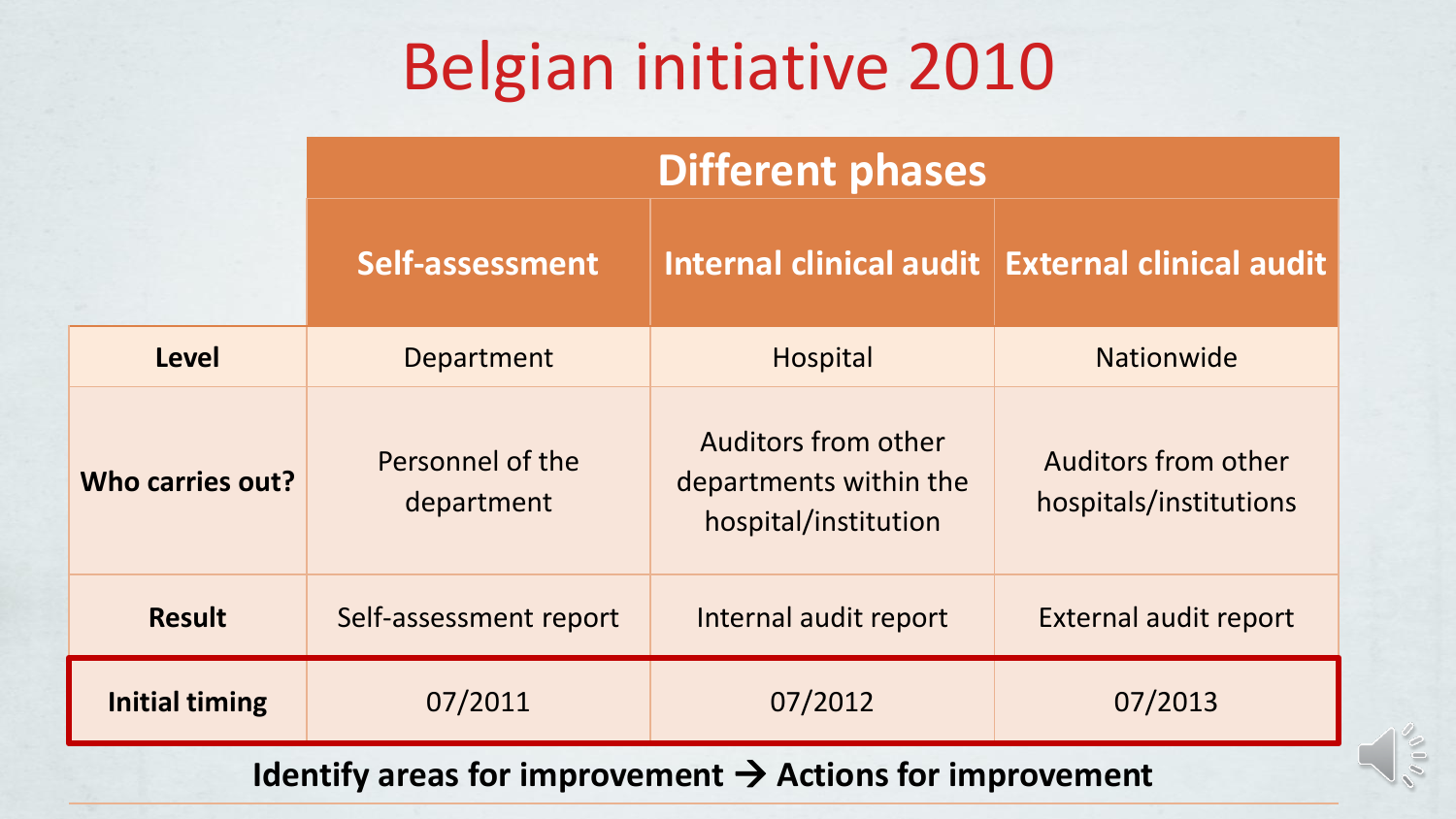# Belgian initiative 2010

**Ouality Management Audits in Nuclea Medicine Practices** 



**Ouality Managemen Medicine Practices** 



 $\langle \langle \rangle \rangle$  IAEA

• QUANUM (2008):

- General part + 13 checklists of yes/no questions on ≠ topics
- Principles and methodology feasible for Belgian NM?
- All checklists/questions relevant and clear for Belgian NM?
- Pilot study (September 2010 July 2011):
	- Performed by 18 NM departments (> 10%) on a voluntary basis
	- Goal 1: evaluation of QUANUM (2008) with focus on clarification and adaptation of checklists
	- Goal 2: suggestions for extra support

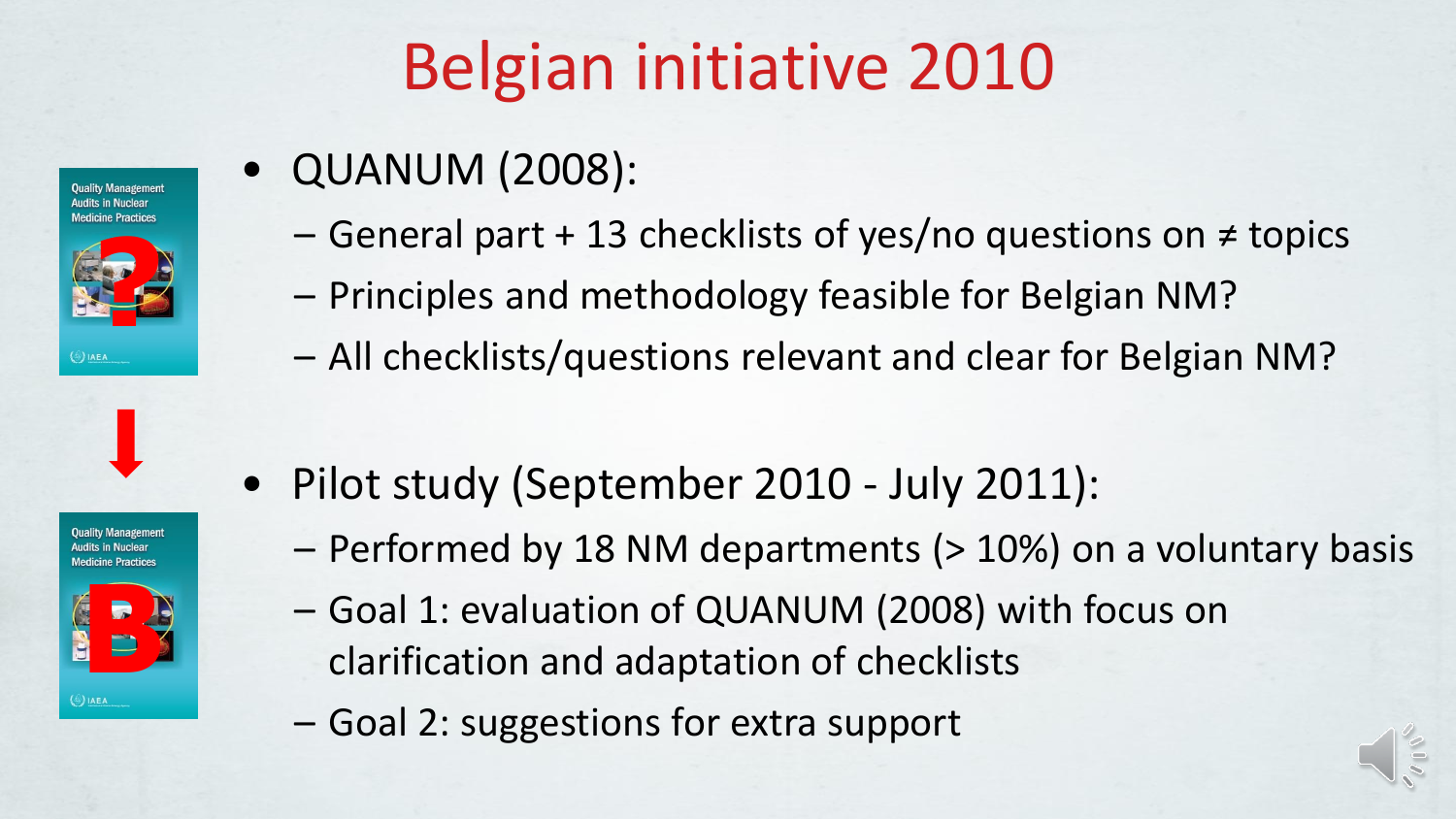**Quality Management Audits in Nuclear Medicine Practices** 



TS DE GESTION DE LA QUALITE EN MEDECINE NUCLEAIRE - AUDIT GLOBAL

**Quality Management Audits in Nuclear Medicine Practices** 



AUDITS VAN HET KWALITEITSBEHEER IN DE NUCLEAIRE GENEESKUNDE - UITGEBREIDE AUDIT

# B-QUANUM 2011

- General part: WHAT? WHO?
- Belgian checklists specific for Belgian context
- Extra support documents:
	- $-$  Example annual report of department NM<sup>1</sup>
	- Extract ISO Manual<sup>2</sup>
	- Extract Quality Manual<sup>2</sup>
	- List of all Standard Operating Procedures (SOP)
	- Extract SOP Bone scintigraphy<sup>2</sup>
	- Extract SOP Whole Body [<sup>18</sup>F]-FDG<sup>2</sup>

<sup>1</sup>Courtesy to dr. J. Rutten (emiritus), AZ Turnhout <sup>2</sup>Courtesy to prof. dr. K. Van Laere, UZ Leuven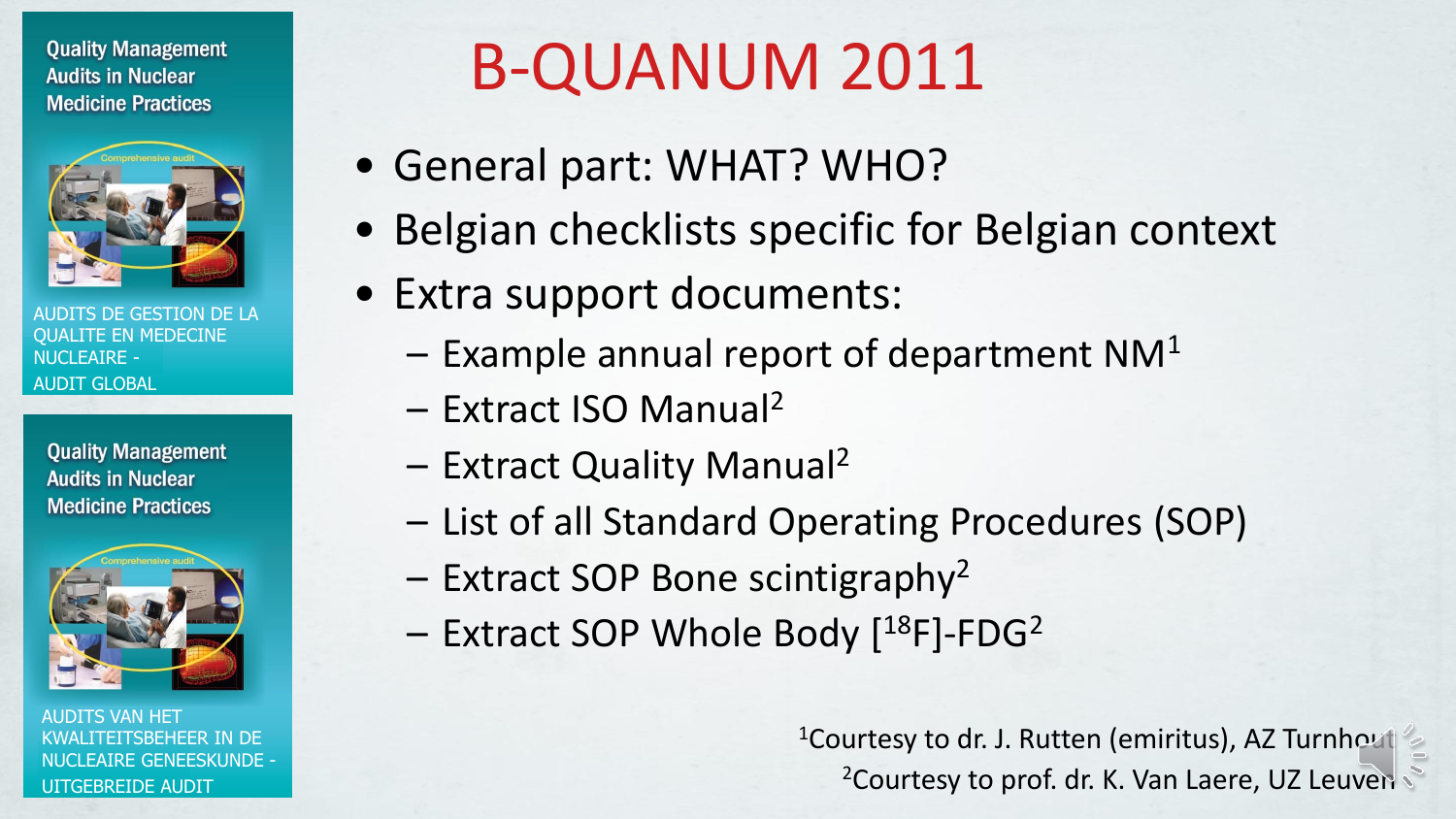**Quality Management Audits in Nuclear Medicine Practices** 



DE GESTION DE LA QUALITE EN MEDECINE NUCLEAIRE - AUDIT GLOBAL

**Quality Management Audits in Nuclear Medicine Practices** 



AUDITS VAN HET KWALITEITSBEHEER IN DE NUCLEAIRE GENEESKUNDE - UITGEBREIDE AUDIT

## B-QUANUM 2011

• Practical guideline:

– …

- HOW TO START IMPLEMENTING CLINICAL AUDIT?
- Who can help you within the hospital in answering the questions?
- Composition of audit teams?
- Need to have "trained auditors"?
- How to document audit process?
- Information sessions by FANC
- Webpage with all information + documents + FAQs

<https://fanc.fgov.be/nl/professionelen/medische-professionelen/nucleaire-geneeskunde/klinische-audits-de-nucleaire> <https://afcn.fgov.be/fr/professionnels/professions-medicales/medecine-nucleaire/audits-cliniques-en-medecine-nucleaire>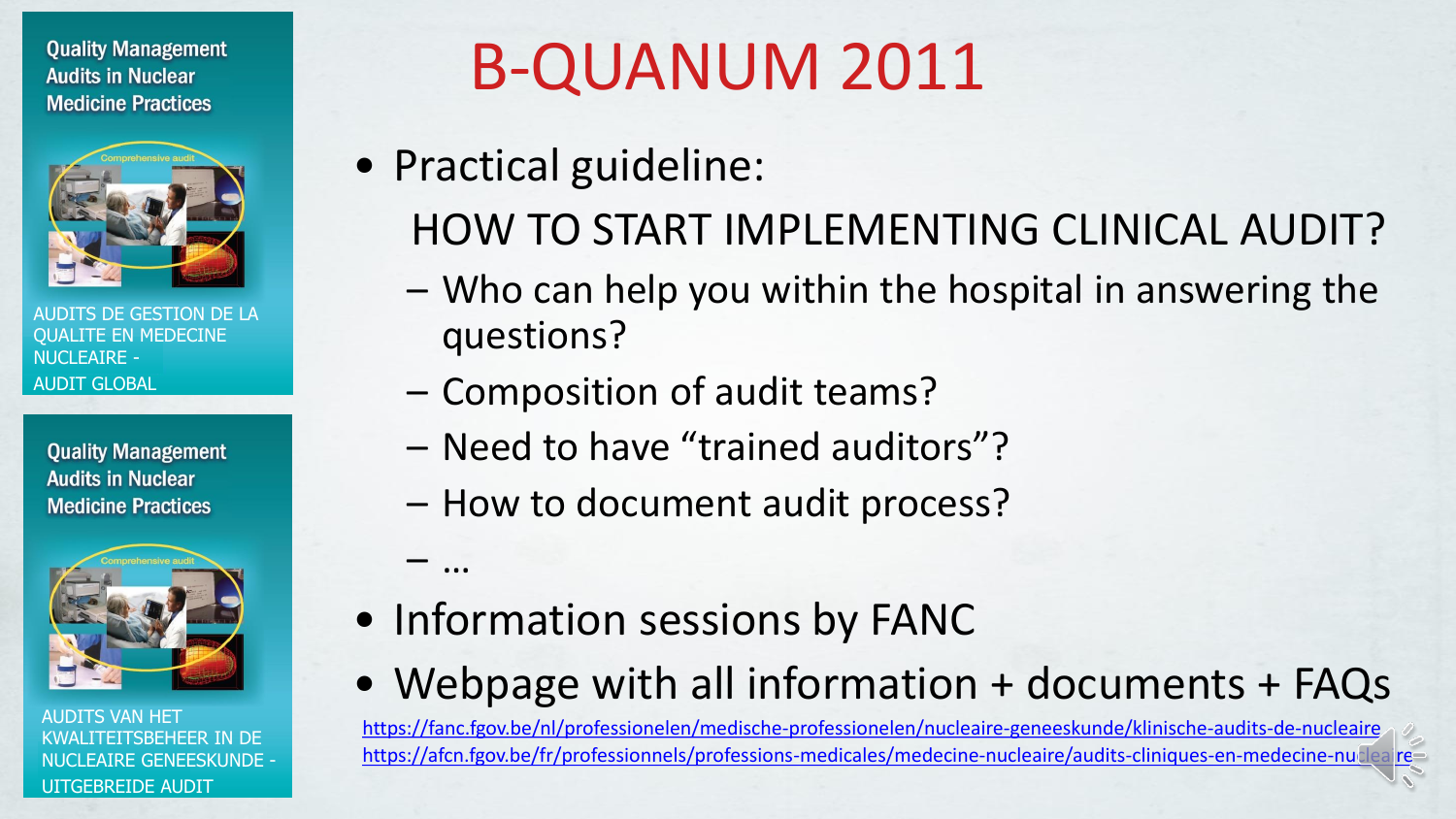### B-QUANUM 2011 checklists

#### Checklist 6: Quality Assurance System

| <b>No</b> | Component                                                                                                                                 |              | $\frac{0}{0}$ | <b>Comments</b> | Date<br>achieved | Regul.<br><b>basis</b>               |
|-----------|-------------------------------------------------------------------------------------------------------------------------------------------|--------------|---------------|-----------------|------------------|--------------------------------------|
| 6.1       | Are Standard Operating Procedures<br>available for all tasks performed by<br>the department?                                              | $\mathsf{A}$ |               |                 |                  | <b>RD2001</b><br>article<br>51.4 § 3 |
| 6.10      | Does the department perform self-<br>evaluation or internal audit once a<br>year?                                                         | B            |               |                 |                  |                                      |
| 6.11      | a. Is the satisfaction of<br>the<br>patients evaluated?<br>the satisfaction of<br>$b_{1}$<br>Is<br>the<br>referring physicians evaluated? | $\mathsf{C}$ |               |                 |                  |                                      |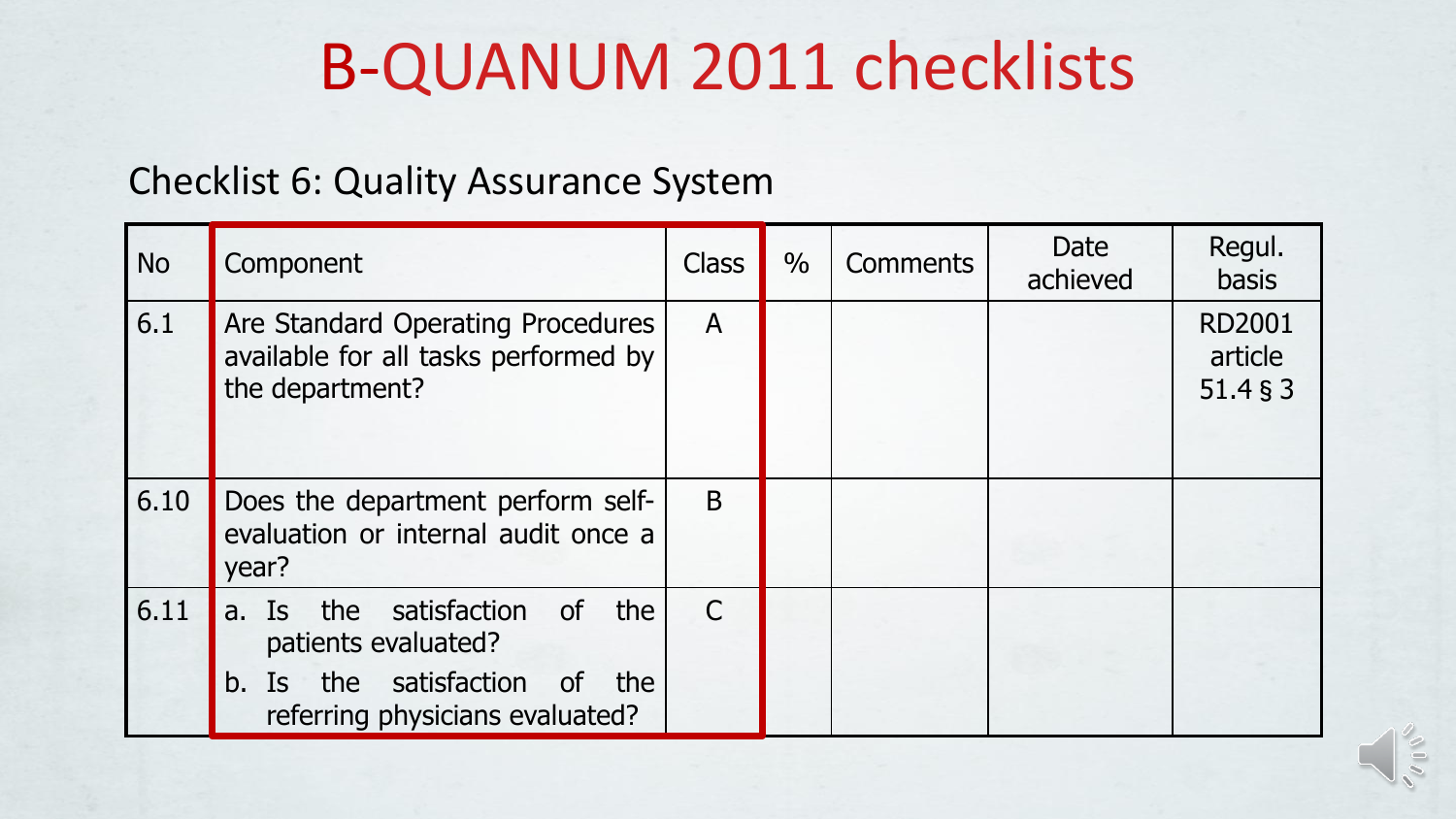### B-QUANUM 2011 checklists

#### Checklist 6: Quality Assurance System

| <b>No</b> | Component                                                                                                                      |              | $\frac{0}{0}$                                                                                                  | <b>Comments</b> | Date<br>achieved | Regul.<br><b>basis</b>               |
|-----------|--------------------------------------------------------------------------------------------------------------------------------|--------------|----------------------------------------------------------------------------------------------------------------|-----------------|------------------|--------------------------------------|
| 6.1       | Are Standard Operating Procedures<br>available for all tasks performed by<br>the department?                                   | $\mathsf{A}$ | Required by legislation.<br>Urgent corrective action should<br>be instituted.                                  |                 |                  | <b>RD2001</b><br>article<br>51.4 § 3 |
| 6.10      | Does the department perform self-<br>evaluation or internal audit once a<br>year?                                              | B            | Are expected to be reached by<br>departments. Corrective<br>all<br>action is recommended.                      |                 |                  |                                      |
| 6.11      | the<br>a. Is the satisfaction of<br>patients evaluated?<br>b. Is the satisfaction of<br>the<br>referring physicians evaluated? |              | Desirable but not essential.<br>Corrective action may improve<br>the overall functioning of the<br>department. |                 |                  |                                      |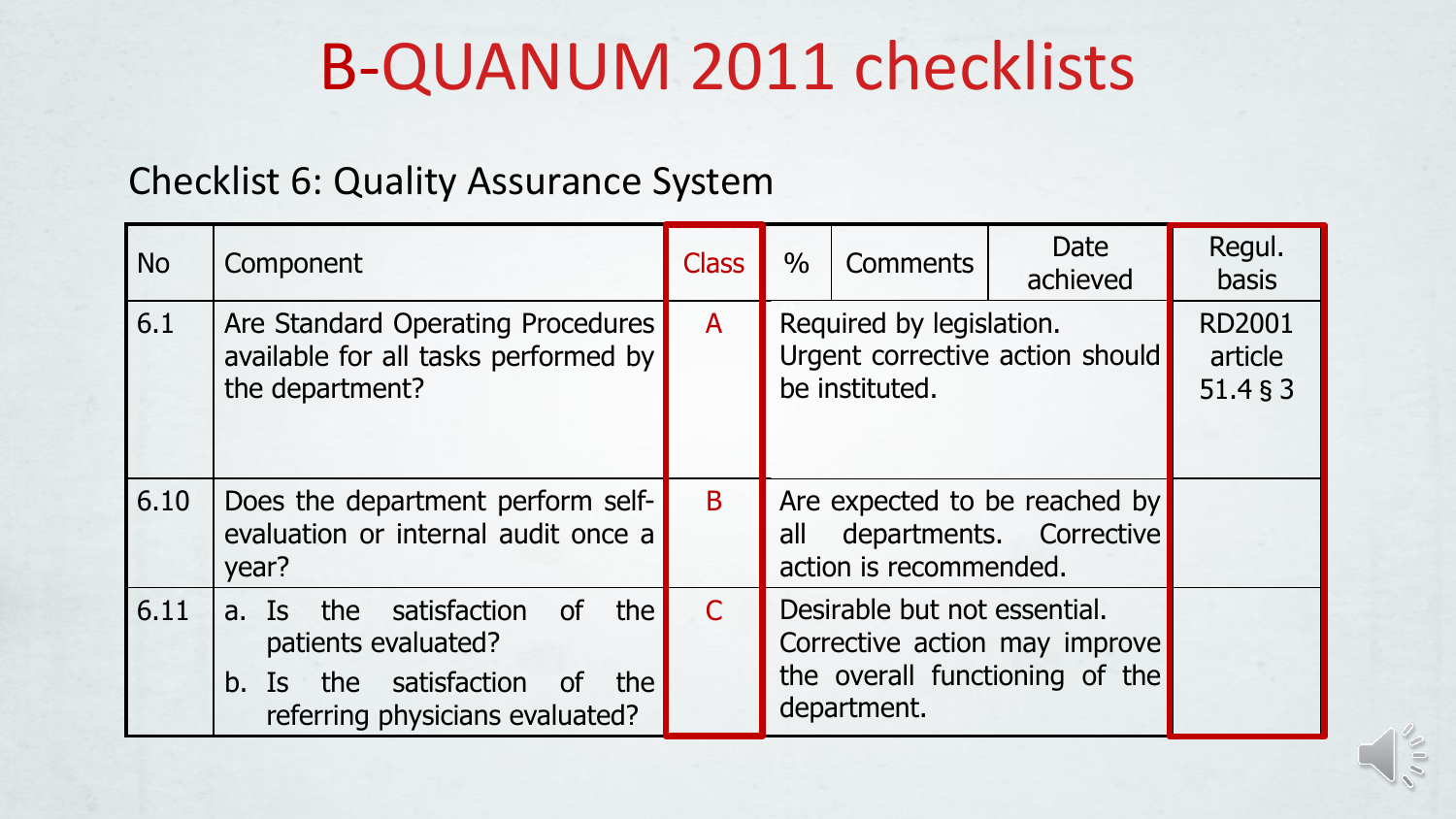### B-QUANUM 2011 checklists

#### Checklist 6: Quality Assurance System

| <b>No</b>                                                                                 | Component                                                                                                                                   |                                   | $\frac{0}{0}$                                                                                                                        | <b>Comments</b>                                                     | Date<br>achieved | Regul.<br>basis |  |
|-------------------------------------------------------------------------------------------|---------------------------------------------------------------------------------------------------------------------------------------------|-----------------------------------|--------------------------------------------------------------------------------------------------------------------------------------|---------------------------------------------------------------------|------------------|-----------------|--|
| 6.1                                                                                       | $\mathsf{A}$                                                                                                                                | $\bf{0}$<br>25<br>50<br>75<br>100 | Nothing is done<br>Planned<br>Planned and started implementation<br>Planned and implemented<br>Fully implanted and reviewed, clearly |                                                                     |                  |                 |  |
| 6.10<br>Does the department perform self-<br>evaluation or internal audit once a<br>year? |                                                                                                                                             |                                   |                                                                                                                                      | documented<br>If $<$ 100%: explanation/action plan in<br>"Comments" |                  |                 |  |
| 6.11                                                                                      | <b>of</b><br>the<br>a. Is the satisfaction<br>patients evaluated?<br>b. Is the satisfaction<br>of<br>the<br>referring physicians evaluated? | $\mathsf{C}$                      |                                                                                                                                      | Indicate date of certain % in<br>"Date achieved"                    |                  |                 |  |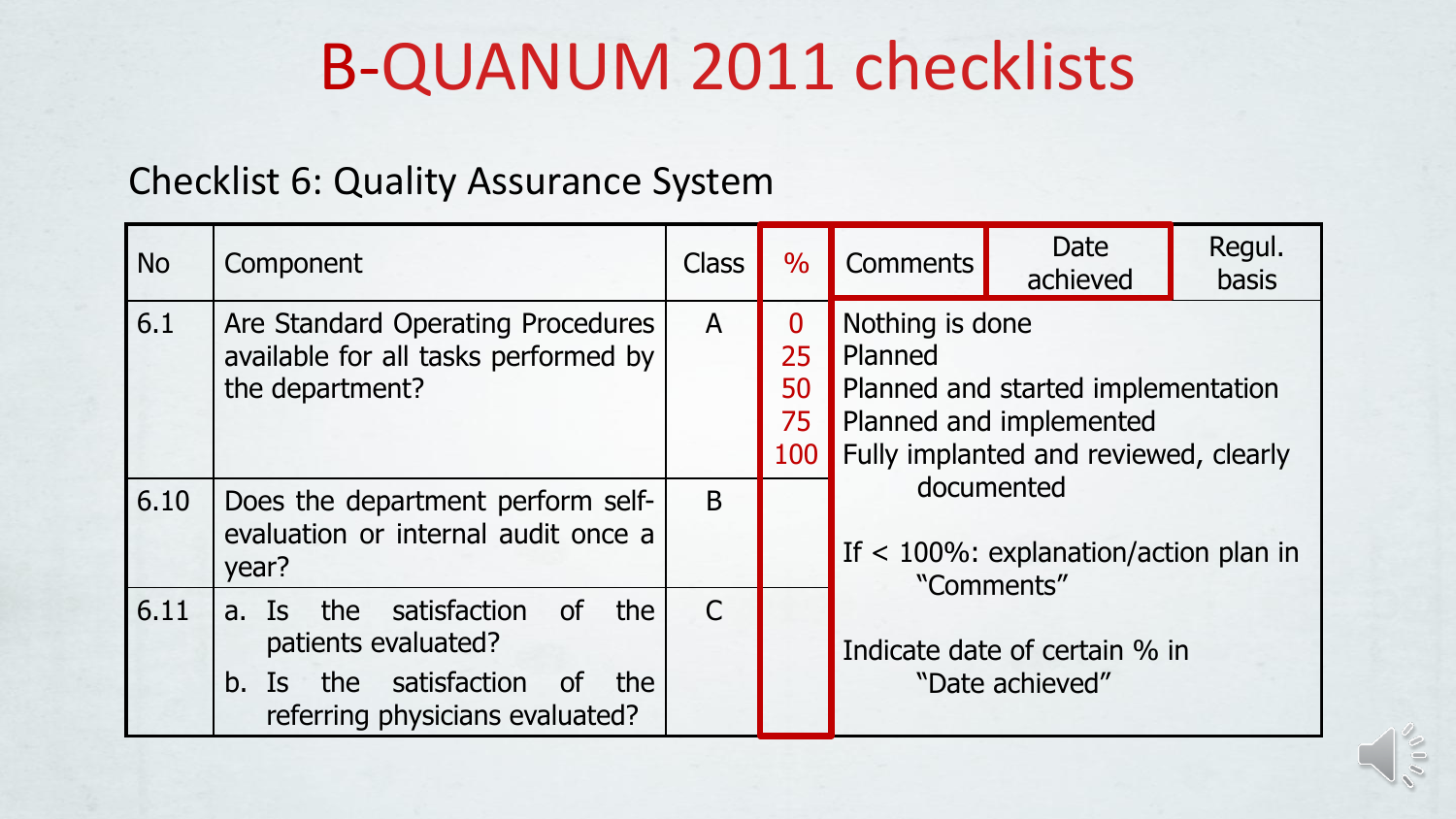| <b>B-QUANUM 2011 checklists</b>                                   |  | #              | A              | B              |    |
|-------------------------------------------------------------------|--|----------------|----------------|----------------|----|
| 1. Strategies and policies                                        |  | 21             | $\overline{2}$ | 19             |    |
| 2. Administration and management                                  |  | 3              |                | $\overline{2}$ |    |
| 3. Human resources                                                |  | 38             | 18             | 20             |    |
| 4. Radiation protection of personnel and environment              |  | 36             | 30             | 6              |    |
| 5. Radiation protection of the patient and his direct environment |  | 22             | 18             | $\overline{4}$ |    |
| 6. Quality assurance system                                       |  | 71             | 21             | 39             | 11 |
| 7. Quality control of imaging equipment and dose calibrator       |  | 50             | 27             | 23             |    |
| 8. Computer systems and data handling                             |  | 12             |                | 12             |    |
| 9. Acceptance tests                                               |  | 27             | 26             | $\mathbf{1}$   |    |
| 10. General aspects – diagnostics                                 |  | $\overline{4}$ | $\overline{2}$ | $\overline{2}$ |    |
| 11. General aspects - radionuclide therapy                        |  |                |                | 6              |    |
|                                                                   |  | 291            | <b>146</b>     |                |    |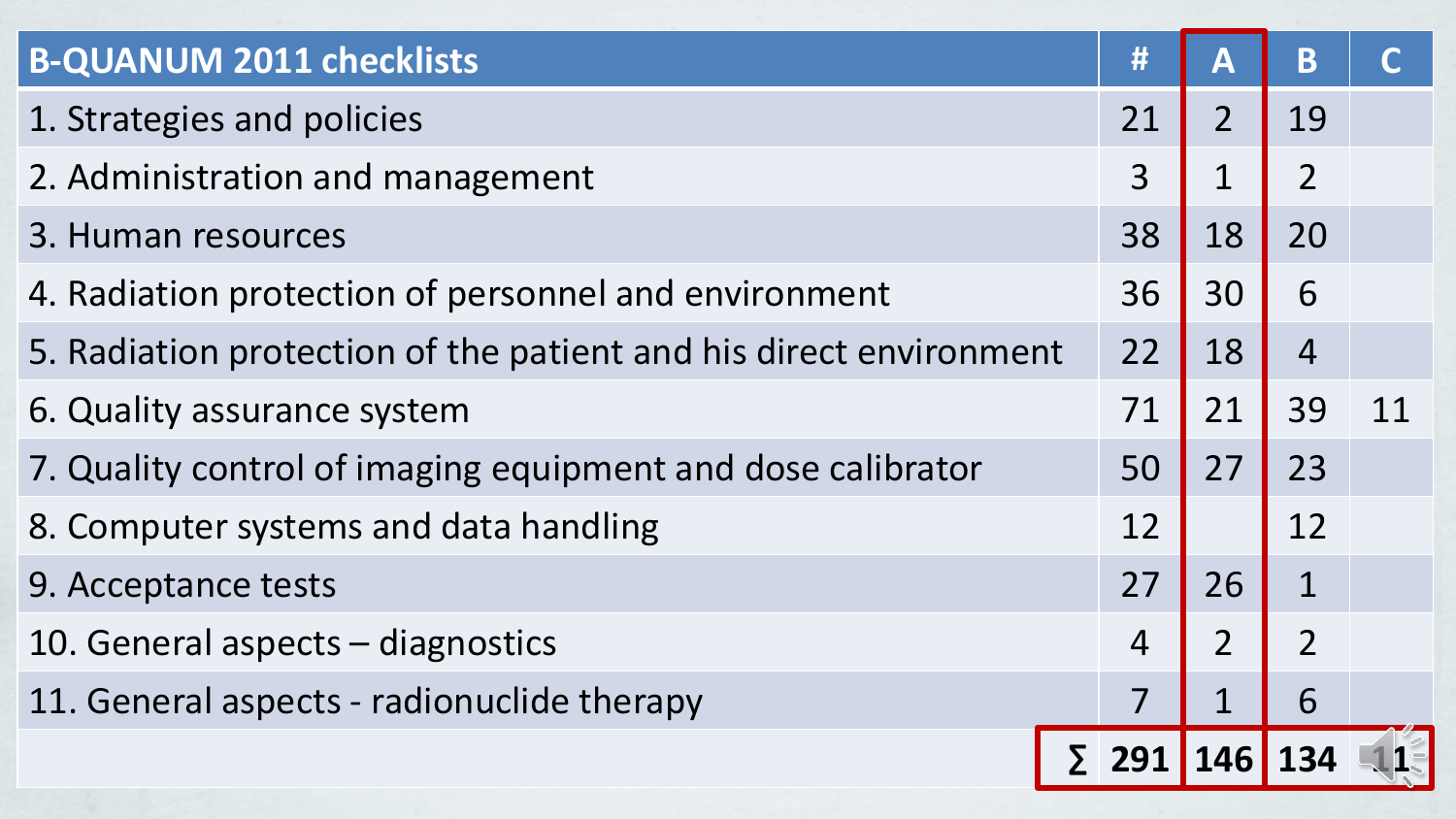### B-QUANUM 2011 checklists results



Available on

<https://fanc.fgov.be/nl/professionelen/medische-professionelen/nucleaire-geneeskunde/klinische-audits-de-nucleaire> <https://afcn.fgov.be/fr/professionnels/professions-medicales/medecine-nucleaire/audits-cliniques-en-medecine-nucleaire>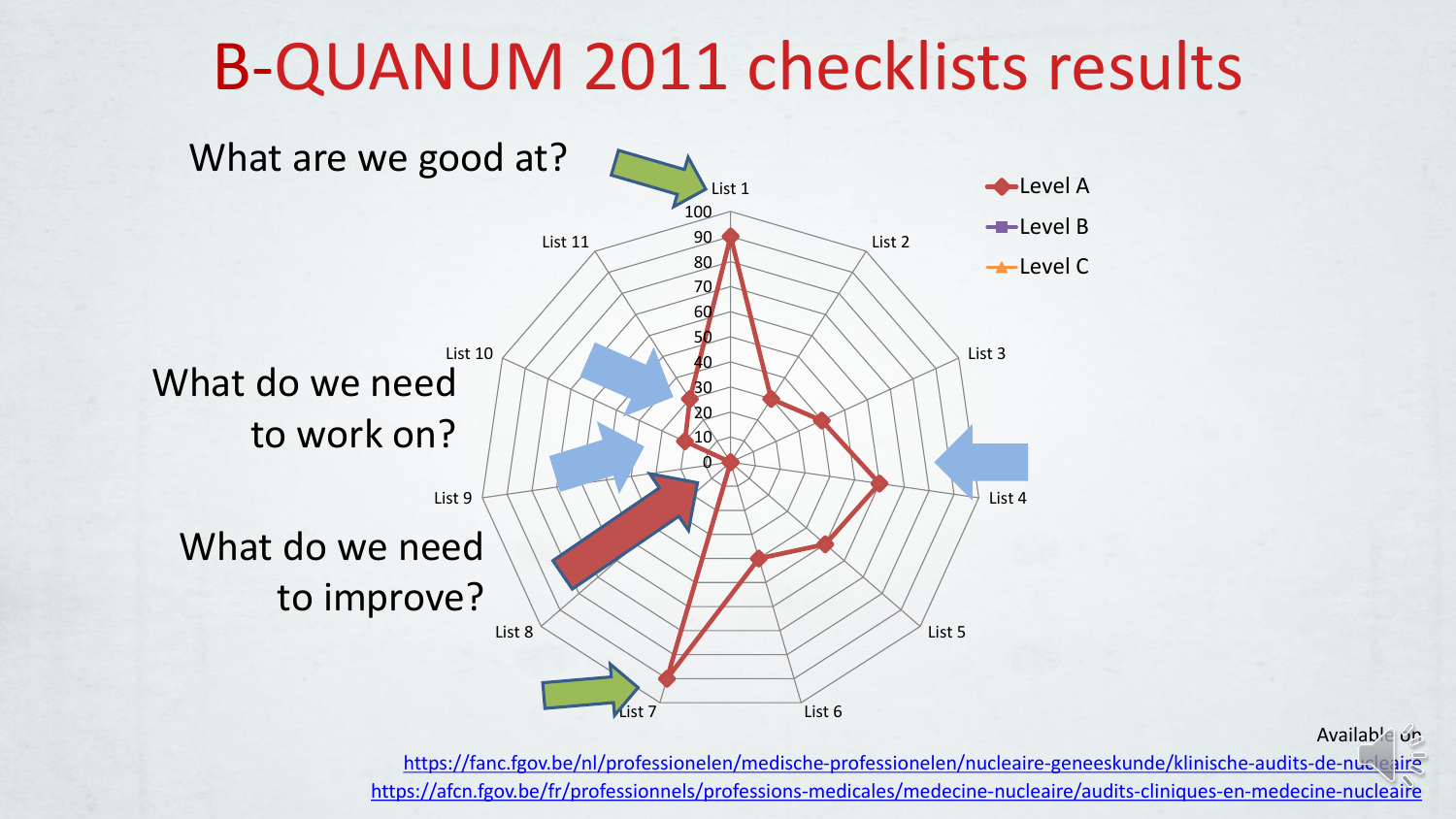## Status of clinical audits in NM in Belgium 2020

|                       | <b>Different phases</b>        |                                                                              |                                                 |  |  |  |
|-----------------------|--------------------------------|------------------------------------------------------------------------------|-------------------------------------------------|--|--|--|
|                       | Self-assessment                |                                                                              | Internal clinical audit External clinical audit |  |  |  |
| <b>Level</b>          | Department                     | <b>Hospital</b>                                                              | Nationwide                                      |  |  |  |
| Who carries out?      | Personnel of the<br>department | <b>Auditors from other</b><br>departments within the<br>hospital/institution | Auditors from other<br>hospitals/institutions   |  |  |  |
| <b>Result</b>         | Self-assessment report         | Internal audit report                                                        | <b>External audit report</b>                    |  |  |  |
| <b>Initial timing</b> | 07/2011                        | 07/2012                                                                      | 07/2013                                         |  |  |  |

**Identify areas for improvement** → **Actions for improvement**